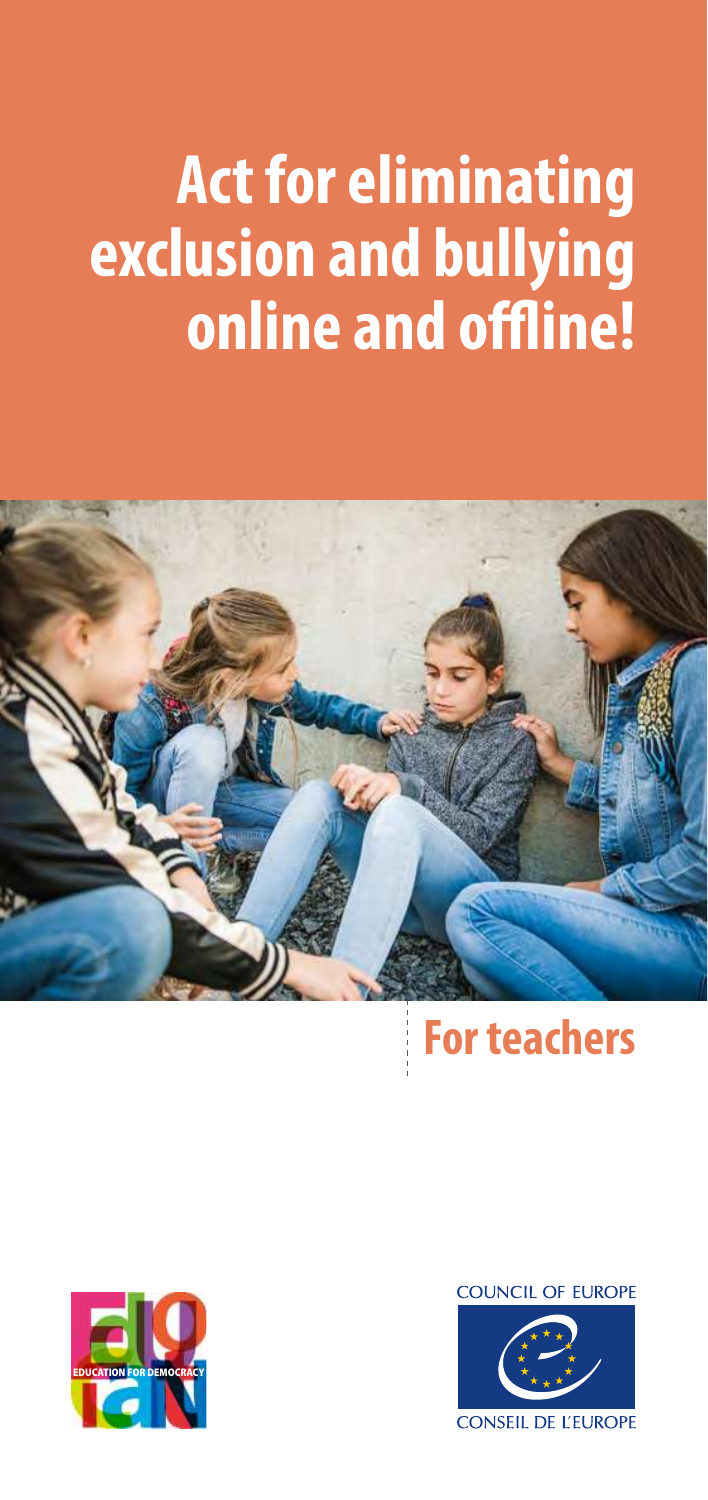

#### **Access and Inclusion**

*No child should ever feel excluded off- or online.*

Foster a positive environment in your school by making sure that every student enjoys equal opportunities, regardless of gender, disability, race or culture.

### **Learning and Creativity**

*Children learn better and less bullying occurs in a relaxed, friendly environment where they can express themselves freely and know that their ideas and creations will be respected.*

 $\widehat{\mathbb{R}}$  Include group work and co-operative activities in class.



j

Help students listen to and respect the ideas of others, and recognise the value of being fair and just towards others.

### **Media and Information Literacy**

*The internet is an open space where we may often encounter hate speech and hurtful content. Children need to know why and how to report and block anything offensive.*

Read an online article in class that promotes racism or hate speech. Organise a class debate or discussion to get students to think about why such material is harmful and what to do about it when they see it online.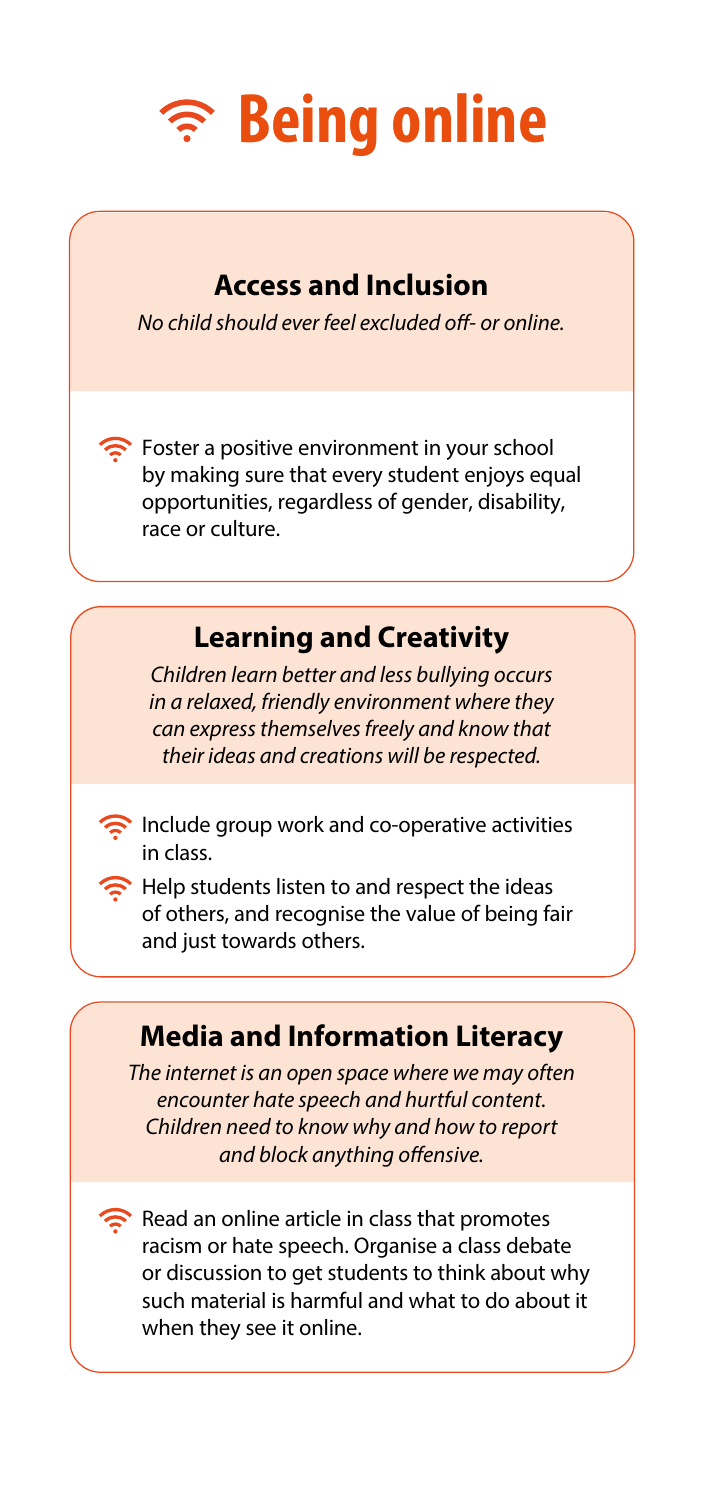

#### **Ethics and Empathy**

*Bullying can be prevented if we all make an effort to understand and respect the feelings and perspectives of others.*

**Discuss different forms of bullying (exclusion,** emotional and physical abuse…), and get students to reflect on how they would feel if they were in the shoes of victims.

### **Health and Well-being**

*It is important for your children to grow up in a home and school environment where they feel safe and protected.* 

Read out statements that children commonly use in the playground, and get your students to draw an emoji that expresses their feelings to each statement.



j

j

Ī

 Compare their emojis to show the difference in interpretations.

#### **e-Presence & Communications**

*Knowing how to communicate respectfully is an essential part of being a digital citizen.*



 $\blacksquare$  Discuss the types of behaviour that could negatively reflect in our digital footprint.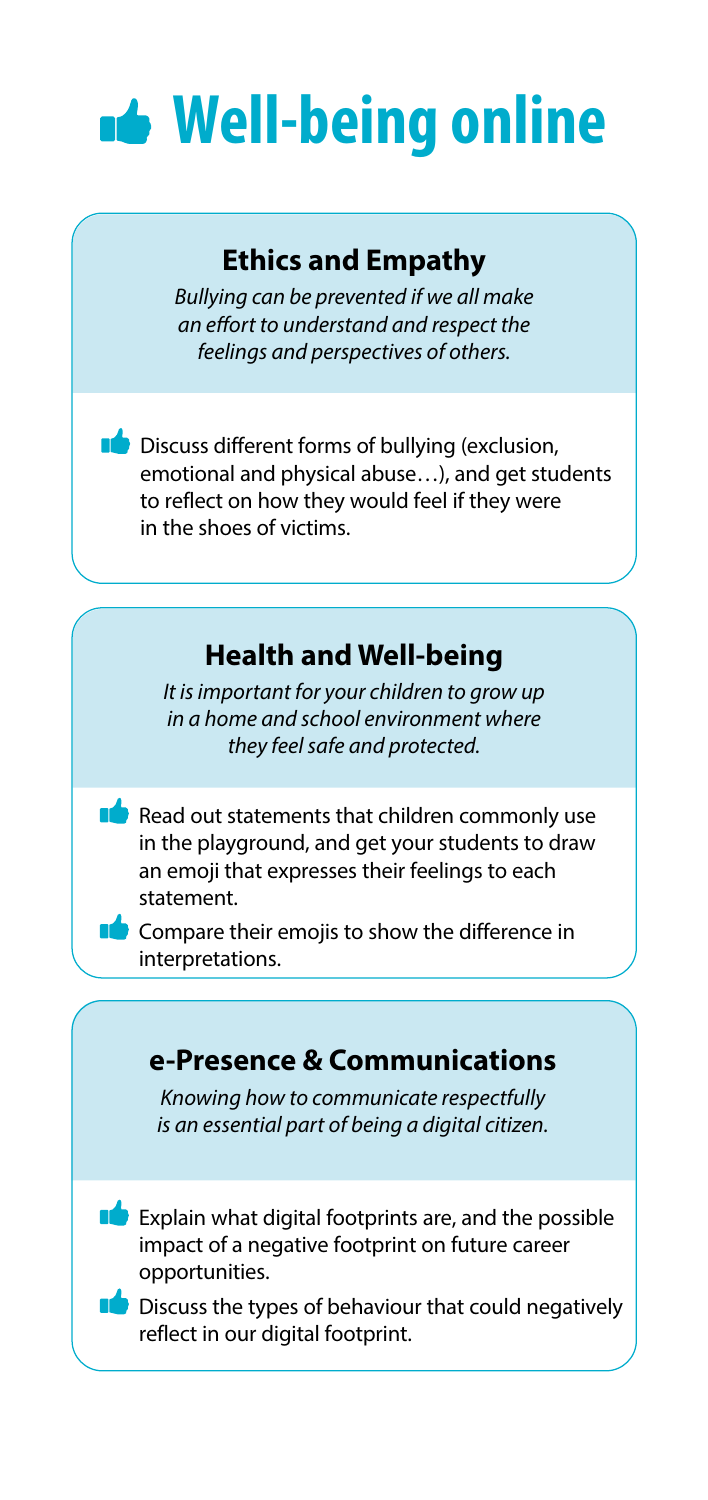# **Rights online**

#### **Active Participation**

j

j

*Bullying has permanent lifelong consequences in terms of health, social and economic well-being, for bullies as well as those who are frequently bullied.* 

Get students to act out a few bullying incidents, alternately taking on the role of the bully, the victim and a bystander trying to stop the incident. This will lead them to reflect on their actions in real-life incidents.

#### **Rights and Responsibilities**

*Everyone has the right to be respected and the responsibility to treat others as they would like to be treated themselves.* 

**C** Create a school or class anti-bullying policy that students and teachers must read and sign. It should list the rights and responsibilities of students regarding their behaviour towards each other and clearly indicate the consequences for unacceptable behaviour.

### **Privacy and Security**

*Behaving recklessly online and publishing personal data without thinking about the possible consequences can both lead to bullying.*

- A Ask your students to print out their social media profile information or online photo album, and to display it in a public space in the school.
- $\Box$  If they feel uncomfortable doing this, explain that, unless they take precautions, millions of people could see their information online and use it against them.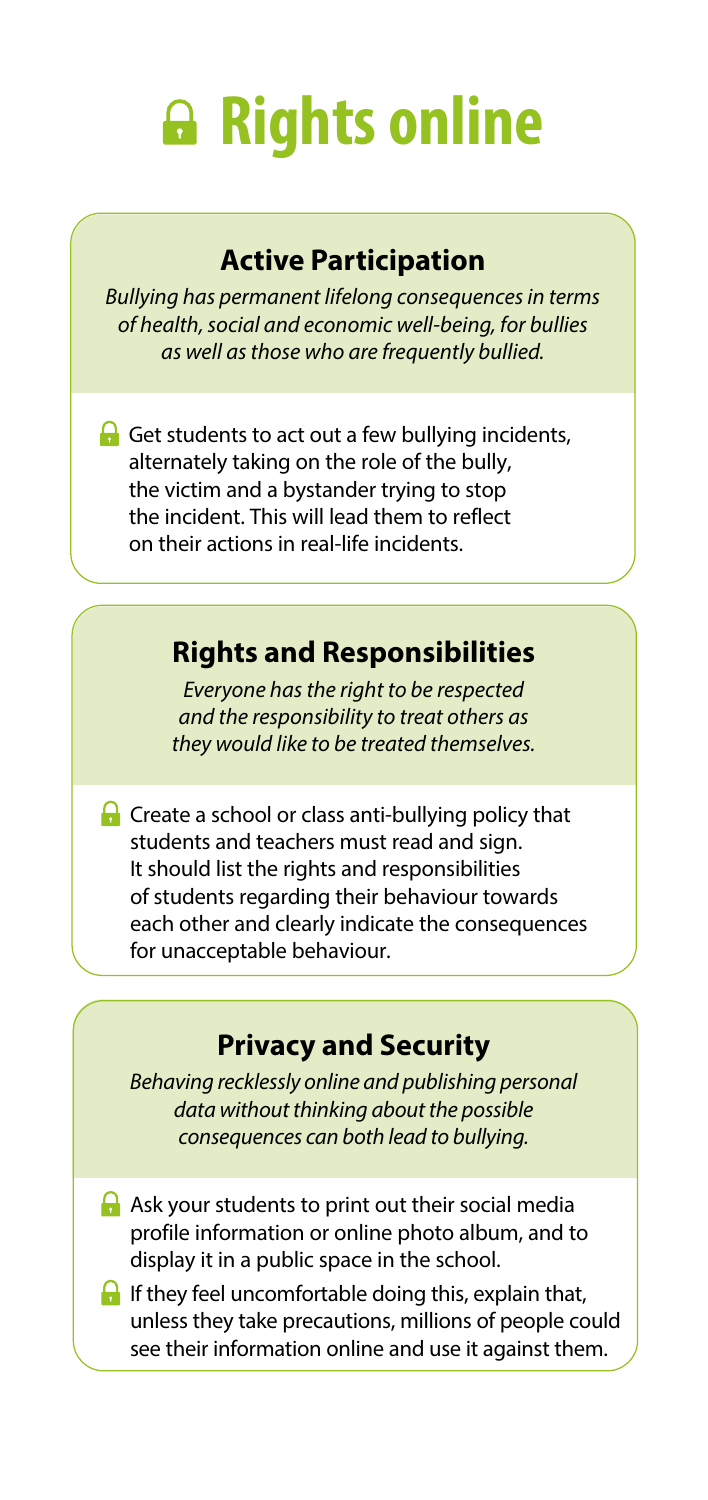# **Rights online**

#### **Consumer Awareness**

*Children are big advertising targets, and families should be made aware of this. Giving in to their every request when it comes to the latest trends or gadgets, can lead them to feeling more special than others, and less empathetic towards others.*

Use a couple of popular online or offline ads in class to open a discussion about how we are influenced by advertising, and the impact it can have on others less fortunate than ourselves.

*Help your students to cope with social challenges through resilience.*

#### **Other Council of Europe publications on Digital Citizenship Education**

- [Educating for a video game culture A map for](https://rm.coe.int/educating-for-a-video-game-culture-a-map-for-teachers-and-parents/1680a28f24)  Ы [teachers and parents \(2021\)](https://rm.coe.int/educating-for-a-video-game-culture-a-map-for-teachers-and-parents/1680a28f24)
- [Digital citizenship education Trainers' Pack \(2020\)](https://rm.coe.int/digital-citizenship-education-trainers-pack/16809efd12)
- ь Digital Citizenship Education – Lesson plans for educators available a[t https://www.coe.int/en/web/](https://www.coe.int/en/web/education/new-materials) [education/new-materials](https://www.coe.int/en/web/education/new-materials)
- [Digital Citizenship Education Handbook \(2019\)](https://rm.coe.int/168093586f)
- [Bullying: perspectives, practice and insights](https://rm.coe.int/090000168078a78d) (2017)
- [Internet Literacy Handbook \(2017\)](https://rm.coe.int/internet-literacy-handbook/1680766c85) ь

**Further information available at: [www.coe.int/education](http://www.coe.int/education)**